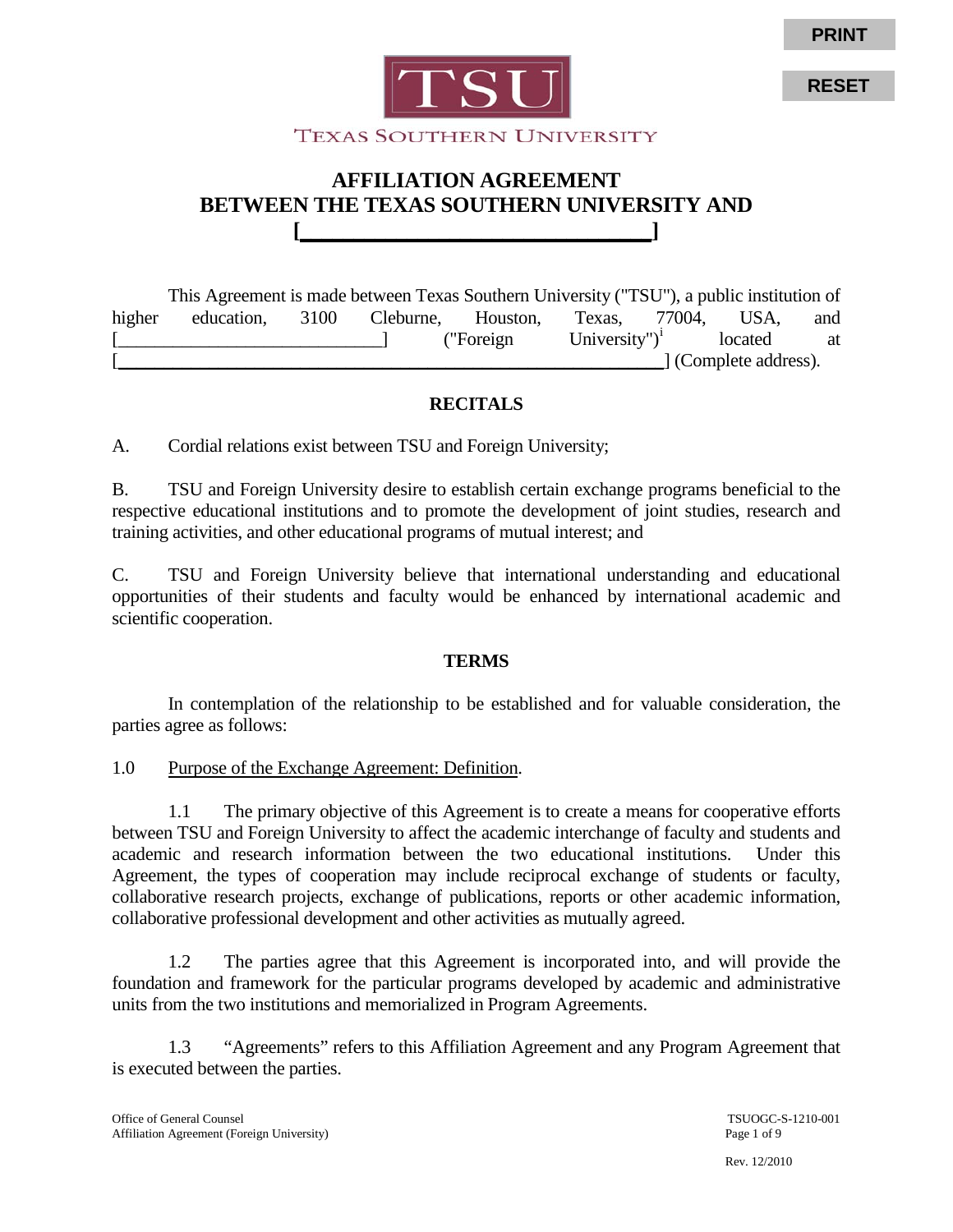

1.4 "Home Institution" is a party to this Agreement that sends its faculty members and/or students to the other party (institution) for the purposes of teaching, study, and/or research.

1.5 "Host Institution" is a party to this Agreement that accepts the visiting faculty member(s) and/or student(s) from the other party (institution) for teaching, study, and/or research.

1.6 "Program Agreement" is a duly, executed agreement that sets forth the specific details of particular cooperative activities or programs that faculty or students participate in as authorized by this Agreement. Program Agreements shall not be effective until they have been reduced to writing and executed by the authorized representatives of the parties.

2.0 Term and Renewal. This Agreement shall take effect on the day of 20 and shall continue in effect for an initial period ending two (2) years after the effective date. After the initial year, this Agreement shall continue from year to year unless one party gives the other party one hundred eighty (180) days prior written notice of intent to terminate. If such notice is given, this Agreement shall terminate: (a) at the end of such one hundred eighty (180) days; or (b) when all students enrolled in a course of study pursuant to a Program Agreement at the time such notice is given have completed their respective courses of study, whichever event occurs last.

#### 3.0 Exchange of Faculty Members.

3.1 The purpose of any faculty exchange must be for teaching or cooperative research.

3.2 The process for establishing an exchange of faculty members shall be as follows:

3.2.1 Interested faculty member shall submit teaching and/or research proposals to their own institution's academic officers for review and approval of concept. Proposals must include an explanation of the source and method of compensating and funding the expenses of visiting faculty members.

3.2.2 Approved proposals and the proposing faculty member's credentials are sent to their counterpart faculty member(s) and academic officers for review and approval by the other institution.

3.2.3 If there is mutual interest, the academic officers of the Host Institution shall contact the proposing faculty member(s) and their academic officials, inviting a fuller outline of the terms and conditions under which the visit would take place.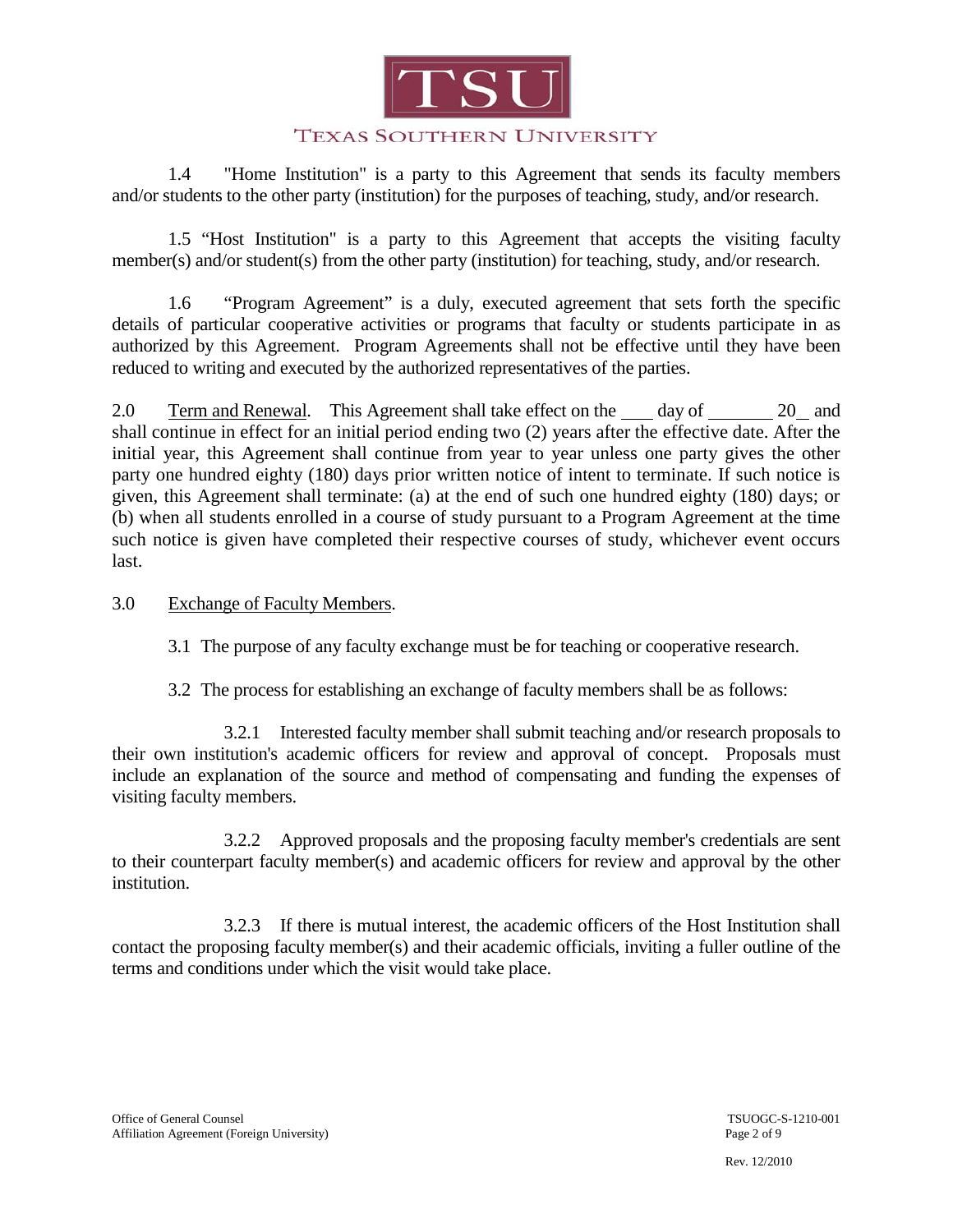

3.2.4 If the parties agree that the proposed faculty exchange is mutually beneficial and appropriate, a Program Agreement shall be executed outlining the terms and conditions of the faculty exchange.

3.3 No such visit shall exceed one (1) academic year as the Host Institution defines that period.

3.4 Unless specifically stated otherwise in a Program Agreement, the salary of faculty shall be the responsibility of the Home Institution.

## 4.0 Student Exchange Programs.

4.1 The process for establishing a student exchange program shall be as follows:

4.1.1 Interested faculty member shall submit proposals to their own institution's academic officers for review and approval of concept.

4.1.2 Approved proposals are sent to their counterpart faculty member(s) and academic officers for review and approval by the other institution.

4.1.3 If there is mutual interest, the academic officers of the Host Institution shall contact the proposing faculty member(s) and their academic officials, inviting a fuller outline of the terms and conditions under which the student exchange would take place.

4.1.4 If the parties agree that the proposed student exchange program is mutually beneficial and appropriate, a Program Agreement shall be executed outlining the terms and conditions of the student exchange program.

4.2 Unless specifically stated otherwise in a Program Agreement, application and acceptance to the student exchange program shall be as follows:

4.2.1 Home Institution is responsible for collecting and reviewing student applications and formally recommending qualified students to Host Institution for the study desired. Students must be in good standing to be recommended.

4.2.2 Students must obtain all required approvals from the Home Institution.

4.2.3 Host Institution will make the final decision as to the acceptance of the student, according to its admission policies governing students, and will notify Home Institution in writing of acceptance or rejection.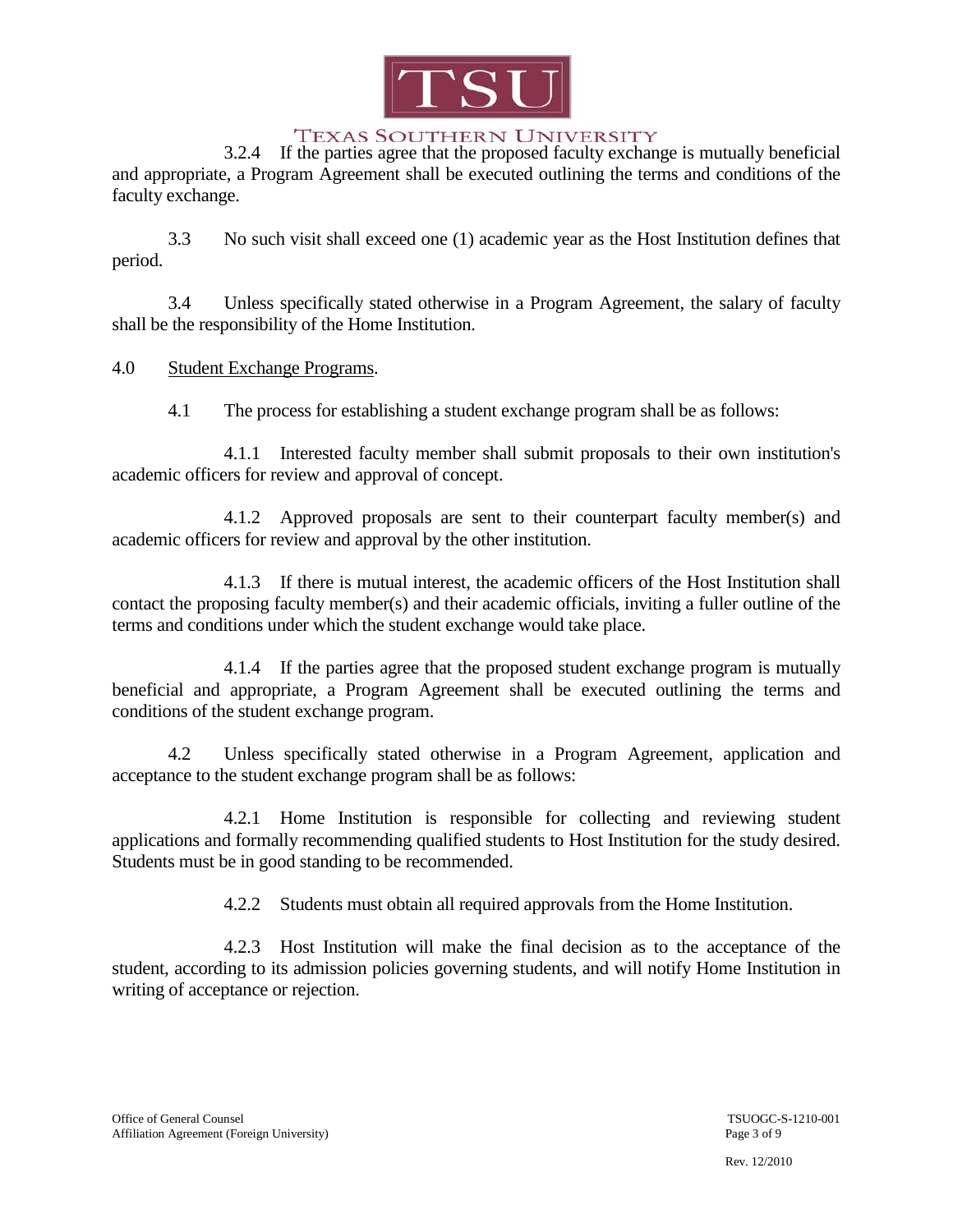

4.2.4 Each student accepted by Host Institution will be expected to participate in the Host Institution at the same level of competency as any other student enrolled at the Host Institution.

4.3 Unless specifically stated otherwise in a Program Agreement, the tuition, fees, and costs attributable to the student's attendance at the Host Institution shall be the responsibility of the student. The Program Agreement shall delineate how payment is to be made.

4.3.1 If either institution collects tuition and/or other student payments to be transferred to the other institution, the institution collecting the student payments shall maintain at its principal place of business for the term and any renewal terms, business records, books, and account information related to such student payments which the other institution shall have the right to review with advance notice during normal business hours.

4.4 Host Institution will provide the Home Institution adequate information on the performance of participating students, including grades, as soon as practicable after the student's completion of the program or course. Host Institution agrees to provide to Home Institution, upon request, information on Host Institution's method and documents used in determining the performance or grades of Home Institution students.

4.5 Host Institution will offer to Home Institution students the lowest tuition and fees within its authority.

4.6 To assist the Home Institution in the determination of course equivalencies, Host Institution will annually provide to Home Institution course syllabi and the curriculum vitae, or similar documentation, of Host Institution instructors teaching Home Institution students that academic term.

4.7 Foreign Institution agrees to provide TSU with written statements signed by its exchange students that authorize TSU to disclose academic and disciplinary information to the Foreign Institution.

#### 5.0 Joint Research Projects.

5.1 In the event a joint research project is proposed by either party, such research effort shall be carefully scrutinized by both parties to evaluate the need for the joint effort, the

qualifications of the proposed participating faculty members, and the location of the research activity. If a decision is made by both parties to approve the proposed project as a possible joint effort, both institutions agree to actively seek outside funding for the proposed joint research project prior to their final approval and implementation of the joint project.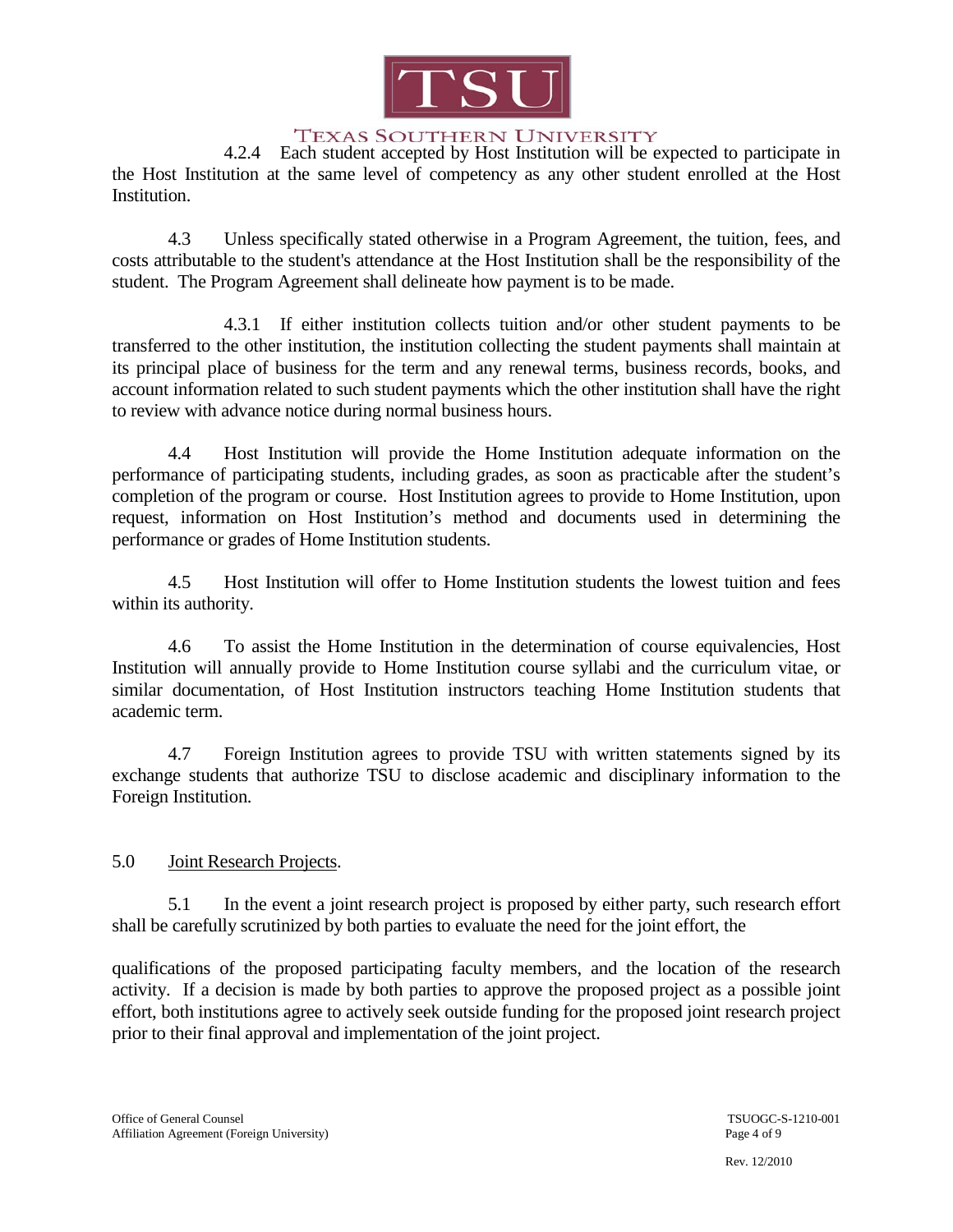

5.2 In such joint projects between the two institutions, care shall be taken to assure that there will be parity in the numbers and institutional ranks of the personnel involved.

5.3 Before any activity may commence on any joint project, it shall be mutually agreed in writing that any publication resulting therefrom shall be credited to a previously agreed-upon author(s), provided that each of such person(s) participate in the project.

5.4 If the parties agree that the proposed joint research project mutually beneficial and appropriate, a Program Agreement shall be executed outlining the terms and conditions of the project.

6.0 Intellectual Property and Research Protocol.

6.1 All publications resulting from the collaboration between the two institutions under Agreements must give recognition to the Agreements therein. Likewise, the Agreements must also be mentioned in all courses and formal presentations that result from collaboration under the terms hereof.

6.2 Parties agree to the exchange of publications, such as books, academic journals, and other official publications, and research information generated by either of the parties in connection with this Agreement.

6.3 Should any faculty collaboration result in any potential for intellectual property, the parties shall immediately meet through designated representatives and seek an equitable and fair understanding as to ownership and other property interests that may arise. Any such discussions shall at all times strive to preserve a harmonious and continuing relationship between the parties.

7.0 Student and Faculty Expenses. Unless specifically stated otherwise in a Program Agreement, all travel, living, and miscellaneous expenses incurred in attending Host Institution,

including meals, transportation, and lodging, shall be the responsibility of the student or faculty member.

8.0 Insurance. Exchange students and faculty shall be strongly recommended to obtain comprehensive health insurance, including medical evacuation and repatriation benefits.

# 9.0 Academic and Disciplinary Rules.

9.1 The parties agree that exchange students and faculty will enjoy the same rights and privileges enjoyed by other students and faculty of the Host Institution.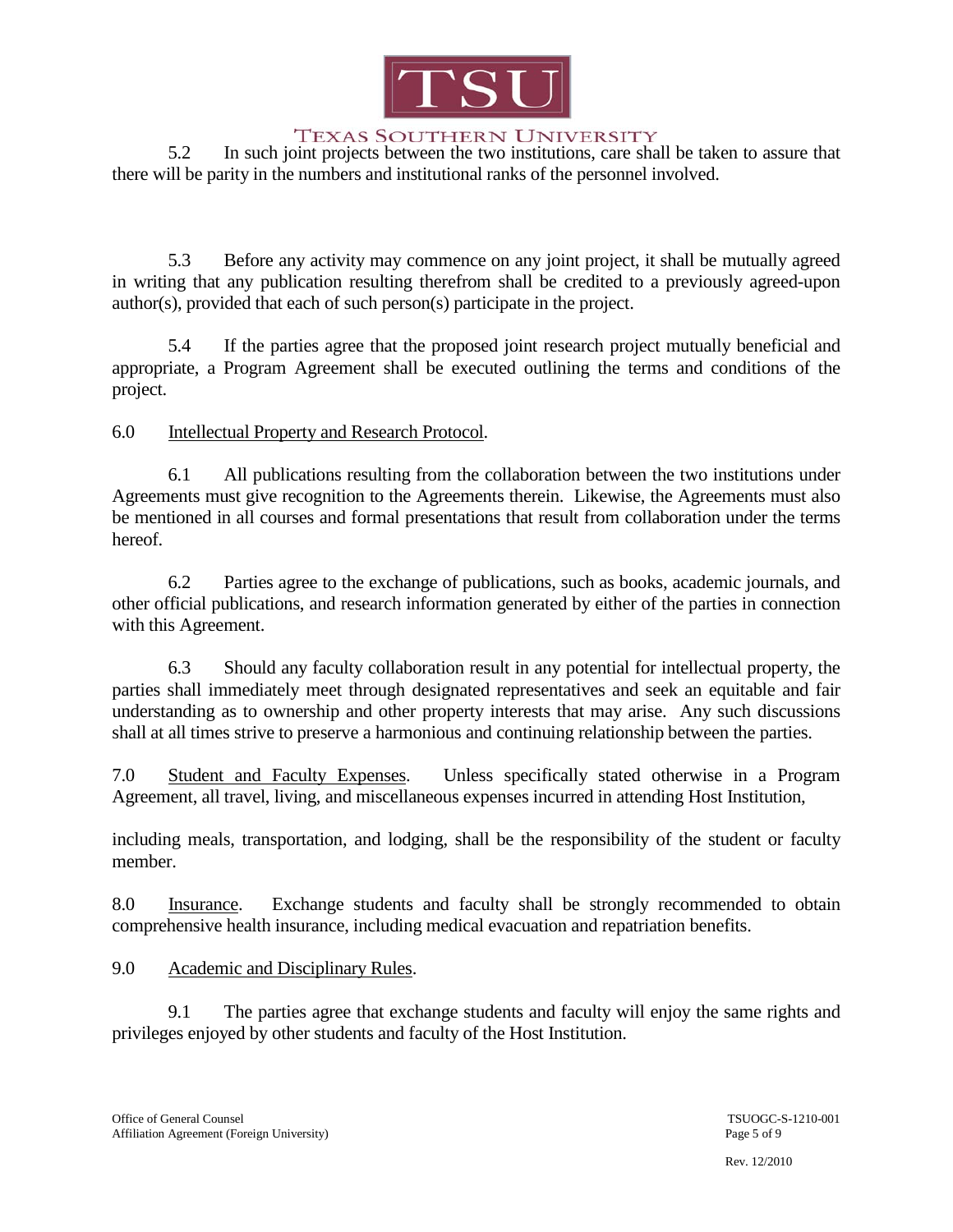

9.2 The parties agree that each institution's policies and rules covering matters of academic responsibility and standards of conduct will be applicable to students and faculty while attending the Host Institution.

9.3 If Host Institution determines after investigation that a student or faculty member violated any policy or rule while attending Host Institution, Host Institution may terminate the student or faculty member's participation in the program.

9.4 If Home Institution determines that a student or faculty member violated its policies or rules while attending Host Institution, Host Institution shall cooperate and provide Home Institution with information relating to the student or faculty member's conduct while attending the Host Institution.

10.0 Orientation

10.1 Upon the arrival of Home Institution faculty or students, Host Institution shall arrange and conduct a comprehensive on-site orientation program. This program shall include but is not limited to information concerning the Host Institution's policies on academic responsibilities and standards of conduct, and any known, abnormally dangerous conditions on the premises or in the city or country, such as the threat of crime, civil unrest, disease or terrorism.

10.2 Host Institution shall exercise reasonable efforts to assist Home Institution faculty and students in securing appropriate visas, residence and work permits, and to provide sponsorship for immigration and other purposes in a timely fashion for all Home Institution faculty and their families.

10.3 Host Institution will assist Home Institution faculty and students to locate housing and provide other assistance to the visiting students and faculty.

11.0 Designated Liaison. Each party designates the following officials to serve as its liaison to coordinate and facilitate activities under the Agreements and to address any concerns or disputes that may arise relating to the terms and conditions of Agreements.

11.1 TSU:

Title, office, address, email and phone number

 $\frac{1}{2}$  ,  $\frac{1}{2}$  ,  $\frac{1}{2}$  ,  $\frac{1}{2}$  ,  $\frac{1}{2}$  ,  $\frac{1}{2}$  ,  $\frac{1}{2}$  ,  $\frac{1}{2}$  ,  $\frac{1}{2}$  ,  $\frac{1}{2}$  ,  $\frac{1}{2}$  ,  $\frac{1}{2}$  ,  $\frac{1}{2}$  ,  $\frac{1}{2}$  ,  $\frac{1}{2}$  ,  $\frac{1}{2}$  ,  $\frac{1}{2}$  ,  $\frac{1}{2}$  ,  $\frac{1$  $\frac{1}{2}$  ,  $\frac{1}{2}$  ,  $\frac{1}{2}$  ,  $\frac{1}{2}$  ,  $\frac{1}{2}$  ,  $\frac{1}{2}$  ,  $\frac{1}{2}$  ,  $\frac{1}{2}$  ,  $\frac{1}{2}$  ,  $\frac{1}{2}$  ,  $\frac{1}{2}$  ,  $\frac{1}{2}$  ,  $\frac{1}{2}$  ,  $\frac{1}{2}$  ,  $\frac{1}{2}$  ,  $\frac{1}{2}$  ,  $\frac{1}{2}$  ,  $\frac{1}{2}$  ,  $\frac{1$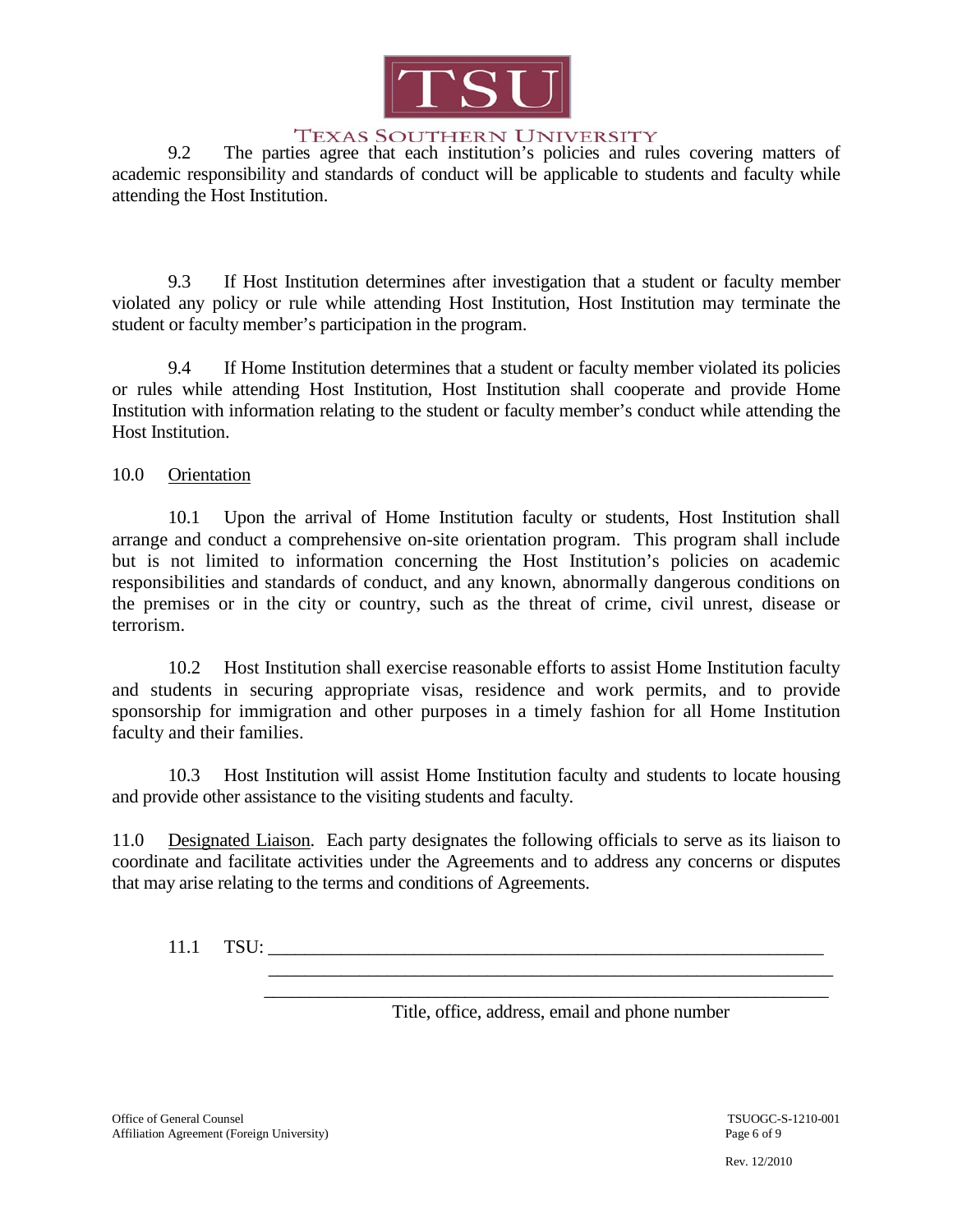

11.2 Foreign University: \_\_\_\_\_\_\_\_\_\_\_\_\_\_\_\_\_\_\_\_\_\_\_\_\_\_\_\_\_\_\_\_\_\_\_\_\_\_\_\_\_\_\_\_\_\_\_\_\_

Title, office, address, email and phone number

 $\frac{1}{2}$  ,  $\frac{1}{2}$  ,  $\frac{1}{2}$  ,  $\frac{1}{2}$  ,  $\frac{1}{2}$  ,  $\frac{1}{2}$  ,  $\frac{1}{2}$  ,  $\frac{1}{2}$  ,  $\frac{1}{2}$  ,  $\frac{1}{2}$  ,  $\frac{1}{2}$  ,  $\frac{1}{2}$  ,  $\frac{1}{2}$  ,  $\frac{1}{2}$  ,  $\frac{1}{2}$  ,  $\frac{1}{2}$  ,  $\frac{1}{2}$  ,  $\frac{1}{2}$  ,  $\frac{1$  $\frac{1}{2}$  ,  $\frac{1}{2}$  ,  $\frac{1}{2}$  ,  $\frac{1}{2}$  ,  $\frac{1}{2}$  ,  $\frac{1}{2}$  ,  $\frac{1}{2}$  ,  $\frac{1}{2}$  ,  $\frac{1}{2}$  ,  $\frac{1}{2}$  ,  $\frac{1}{2}$  ,  $\frac{1}{2}$  ,  $\frac{1}{2}$  ,  $\frac{1}{2}$  ,  $\frac{1}{2}$  ,  $\frac{1}{2}$  ,  $\frac{1}{2}$  ,  $\frac{1}{2}$  ,  $\frac{1$ 

11.3 Additional liaisons may be designated in a Program Agreement.

12.0 Budgetary Considerations. Resources for implementation of Agreements may come from either party, depending upon budgetary availability. Neither party is obligated to expend any resources in connection with Agreements unless specifically stated otherwise in a Program Agreement. No implementation of any portion of the Agreements may be initiated prior to the

written assurance of such budgetary availability to the other party hereto. To the extent any external funding is required by a party in order to implement a Program Agreement and funding for such purposes is not appropriated to that institution or is not otherwise available to the institution, the institution shall have no further financial obligations upon such determination. Should either institution not have funding to carry out any obligations of a particular exchange effort conducted under a Program Agreement, it shall immediately notify the other institution of such fact and of such portions of the Program Agreement that may be deemed terminated or modified due to the lack of funding.

13.0 Compliance with Laws. The parties agree to comply with all national, state, and local rules, regulations, executive orders, laws, and policies applicable to this Agreement, including forbidding unlawful discrimination to which Institution is subject.

14.0 Relationship of the Parties. Agreements shall not be construed to create a relationship of partners, brokers, employees, servants or agents as between the parties. The parties to the Agreements are acting as independent contractors. Faculty who participate in exchange programs remain employees of the Home Institution.

15.0 Use of Institutions' Name; Advertising and Publicity. Neither party shall use the other institution's name, or any name that is likely to suggest that it is related to the other institution, in any advertising, promotion or sales literature without first obtaining the written consent of the other institution.

16.0 Governing Law; Forum.

16.1 Agreements shall be governed by and construed under the laws of the State of Texas, which shall be the forum for any lawsuits arising from and incident to the Agreements.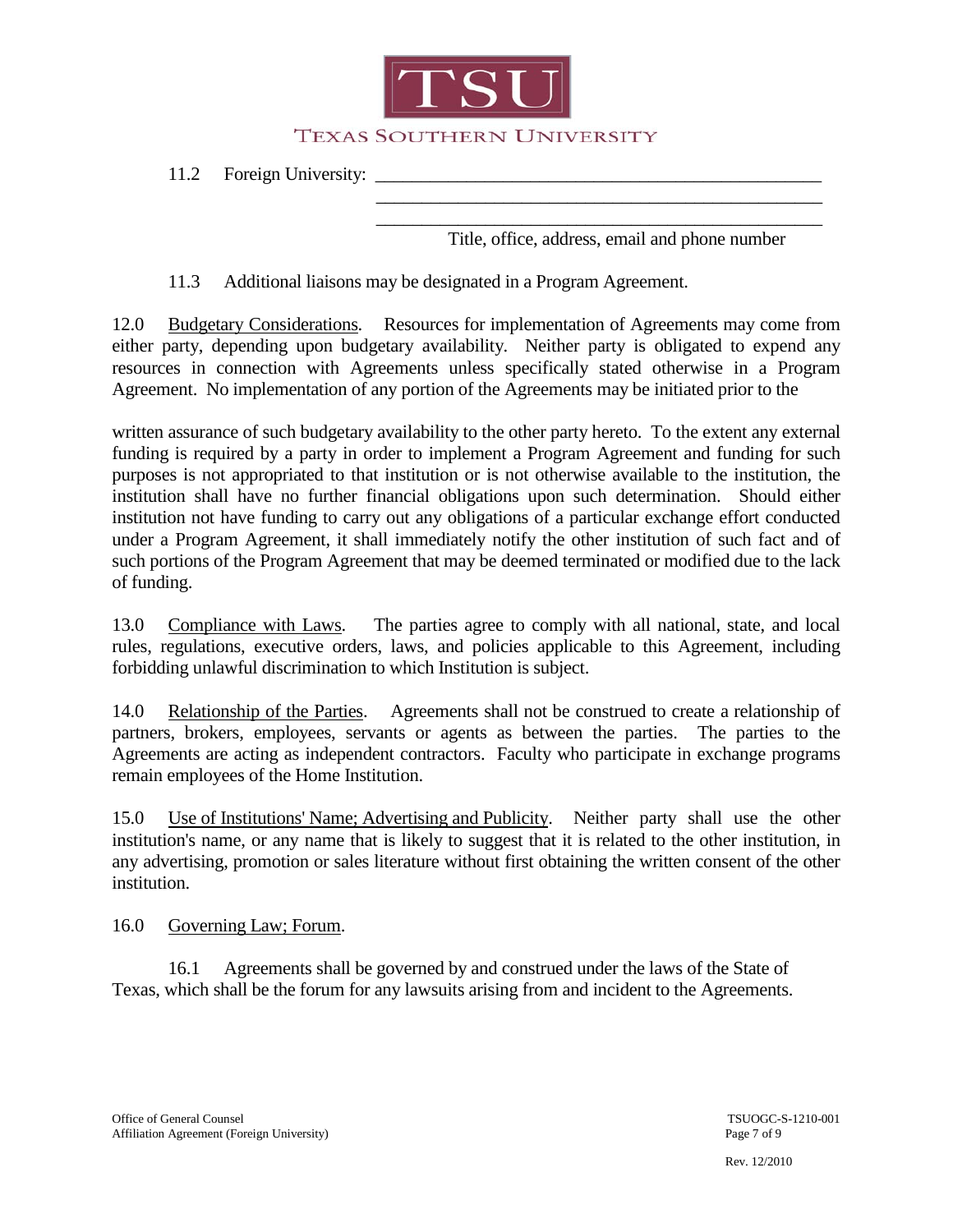

16.2 All activities conducted under the Agreements must be conducted in accordance with the laws, rules, and regulations applicable to each institution. In the case of TSU, these are the laws, rules, and regulations of the State of Texas and the United States of America. In the case of Foreign University, these are the laws, rules, and regulations of \_\_\_\_\_\_\_\_\_\_\_\_\_\_\_\_\_\_\_\_\_\_.

17.0 Waiver. A waiver of any breach of any provision of the Agreements shall not be construed as a continuing waiver of said breach or a waiver of any other breaches of the same or other provisions of the Agreements.

18.0 Non-Assignment. Neither party may assign Agreements without the advance written consent of the other. Agreements shall be binding upon the heirs, personal representatives, successors, and permitted assigns of both parties.

19.0 Notices. Any notice to either party under the Agreements must be in writing signed by the party giving it, and shall be deemed given when received by the party's designated representative. Notices shall be mailed postage prepaid by U.S. Postal Service first class, certified, or express mail, or other overnight mail service, or hand delivered to the following designated representatives:

#### To TSU:

Texas Southern University Attn: Provost and Vice President For Academic Affairs and Research 3100 Cleburne Houston, Texas 77004

To Foreign University:

\_\_\_\_\_\_\_\_\_\_\_\_\_\_\_\_\_\_\_\_\_\_\_\_\_\_\_\_\_\_\_\_\_\_ \_\_\_\_\_\_\_\_\_\_\_\_\_\_\_\_\_\_\_\_\_\_\_\_\_\_\_\_\_\_\_\_\_\_

\_\_\_\_\_\_\_\_\_\_\_\_\_\_\_\_\_\_\_\_\_\_\_\_\_\_\_\_\_\_\_\_\_\_

or to such other addressee as may be hereafter designated by written notice. All such notices shall be effective only when received by the addressee.

20.0 Termination.

20.1 If either party breaches the terms and conditions of the Agreements and the parties have complied with paragraph 24 of this Agreement, the other party has the right to terminate the Agreements immediately upon written notice to the other.

20.2 Either party has the right, upon proper notice, to terminate its obligations under the Agreements for reasons of force majeure. "Force majeure" is circumstances beyond the control of